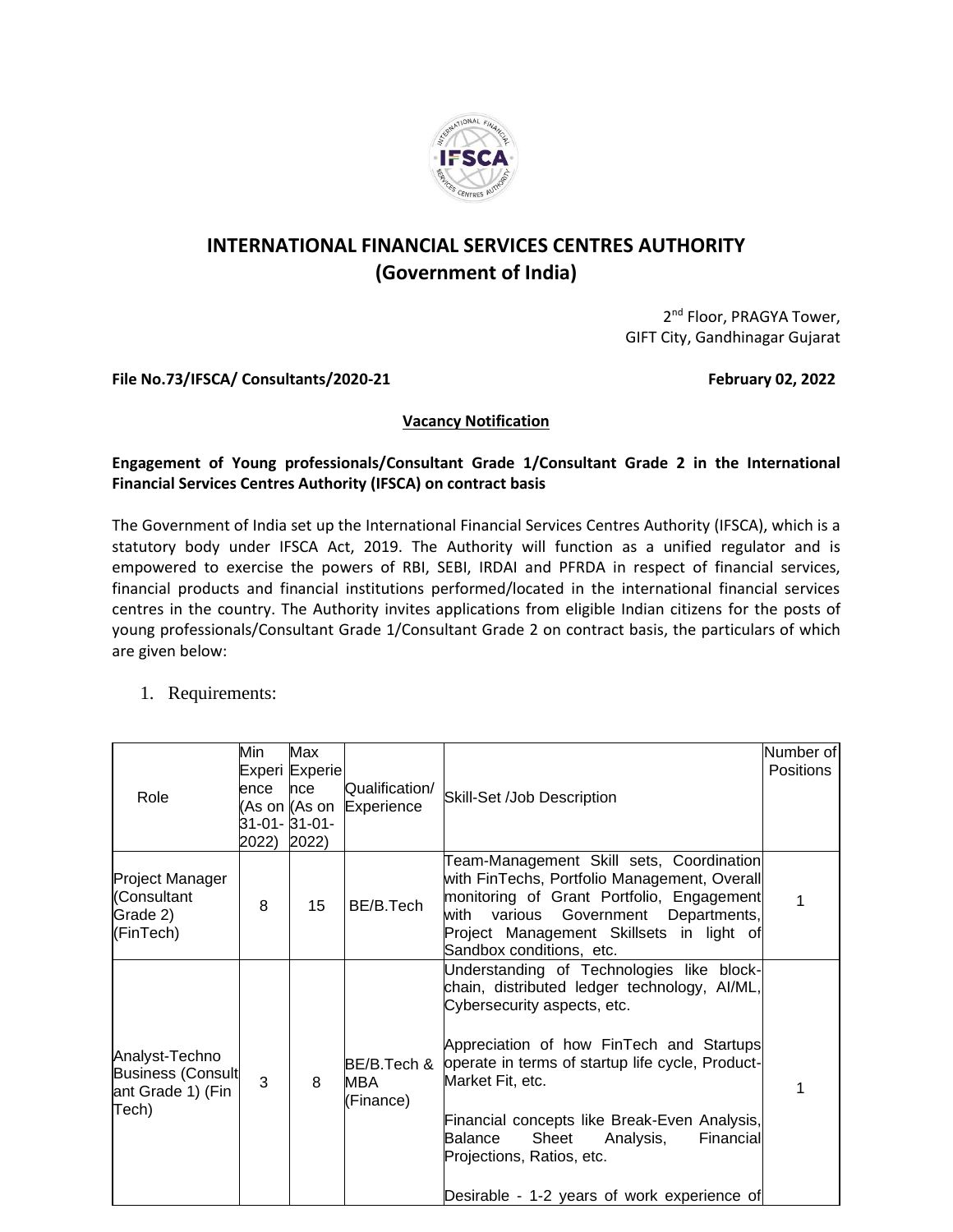|                                                                               |   |                |                                                                                                                                                                                                                                                           | working in a FinTech                                                                                                                                                                                                                                                                                                                                                                                                                                                                                                                                                                                                                                                                                                   |             |
|-------------------------------------------------------------------------------|---|----------------|-----------------------------------------------------------------------------------------------------------------------------------------------------------------------------------------------------------------------------------------------------------|------------------------------------------------------------------------------------------------------------------------------------------------------------------------------------------------------------------------------------------------------------------------------------------------------------------------------------------------------------------------------------------------------------------------------------------------------------------------------------------------------------------------------------------------------------------------------------------------------------------------------------------------------------------------------------------------------------------------|-------------|
| Technology<br>Analyst/Architect (<br><b>Consultant Grade</b><br>1) (Fin Tech) | 3 | 8              | BE/B.Tech<br>(IT/Software)                                                                                                                                                                                                                                | Appreciation of Technologies like Full-stack,<br>block-chain/ distributed ledger technology,<br>AI/ML, Cybersecurity aspects, etc.                                                                                                                                                                                                                                                                                                                                                                                                                                                                                                                                                                                     | 1           |
| Grants<br>Administration<br>Manager<br>(Consultant<br>Grade 1) (Fin<br>Tech)  | 3 | 8              | CS/CA/CMA,<br>LL.B (with<br>specialization<br>in Corporate<br>Law and from<br>a reputed<br>University)                                                                                                                                                    | Understanding of Legal documents pertaining<br>loans/grants, sanction,<br>disbursement,<br>to<br>monitoring aspects, Company law related<br>matters, formation of companies,<br>legal<br>framework for startups, Taxation aspects for<br>FinTechs, GST, etc.                                                                                                                                                                                                                                                                                                                                                                                                                                                           | $\mathbf 1$ |
| Young<br>Professionals (Fin<br>Tech)                                          | 1 | 3              | B.E/B.Tech<br>and MBA<br>(Finance)                                                                                                                                                                                                                        | Appreciation of how FinTech and Startups<br>operate in terms of Startup life cycle, Product-<br>Market Fit, etc.,. Financial concepts like<br>Break-Even<br>Analysis,<br><b>Balance</b><br>Sheet<br>Analysis, Financial Projections, Ratios, etc.,                                                                                                                                                                                                                                                                                                                                                                                                                                                                     | 1           |
| Young<br>Professional<br>(SupTech)                                            | 1 | $\overline{7}$ | BE/B.Tech<br>(CSE)<br>& MBA(Projec<br>Mgnt/Finance                                                                                                                                                                                                        | End to End Project Management of<br>$\bullet$<br>SupTech Project<br>Experience<br>in<br>handling<br>Agile<br>Methodology based projects<br><b>Excellent Communication skills</b><br>Proactive approach<br>Desirable -Good to Have PMP or Any<br>equivalent Agile based Project Management<br>Certification                                                                                                                                                                                                                                                                                                                                                                                                             | 1           |
| Young<br>Professional<br>(System<br>Administration)                           | 1 | 7              | BE/B.Tech(C<br>SE/IT)                                                                                                                                                                                                                                     | Overall Maintenance, Configuration and<br>$\bullet$<br>Reliable<br>Operation<br>of<br>Computer<br><b>Systems and Servers</b><br>Installation of Hardware and Software to<br>$\bullet$<br>Continuously improve and keep up with<br>the IT business needs.<br>Actively to resolve problems and issues<br>$\bullet$<br>with computer and server systems to<br>limit work disruptions.<br>for<br>Responsible<br>the<br>maintenance,<br>configuration, and reliable operation of<br>computer systems, network servers,<br>and virtualization.<br>Install<br>and<br>upgrade<br>computer<br>components and software,<br>manage<br>virtual servers, and integrate automation<br>processes.<br><b>Good Communication Skills</b> | 1           |
| Young<br>professional<br>(Development<br>Department)                          | 1 | 3              | Master's<br>degree with<br>specialization<br>in Business<br>Administratio<br>n/Economics/<br>Finance and<br>Accountancy/<br>Statistics (or)<br>CA (or) CFA<br>(or) CS<br>(or)ICWA (or)<br>Bachelor's<br>Degree in<br>Law and<br>minimum of<br>one year of | Undertake primary and secondary<br>research in areas of global financial<br>institutions, financial products and<br>financial services<br>Prepare<br>documents,<br>reports,<br>presentations etc., for development<br>outreach.<br>Manage social media and marketing<br>activities of IFSCA                                                                                                                                                                                                                                                                                                                                                                                                                            | 1           |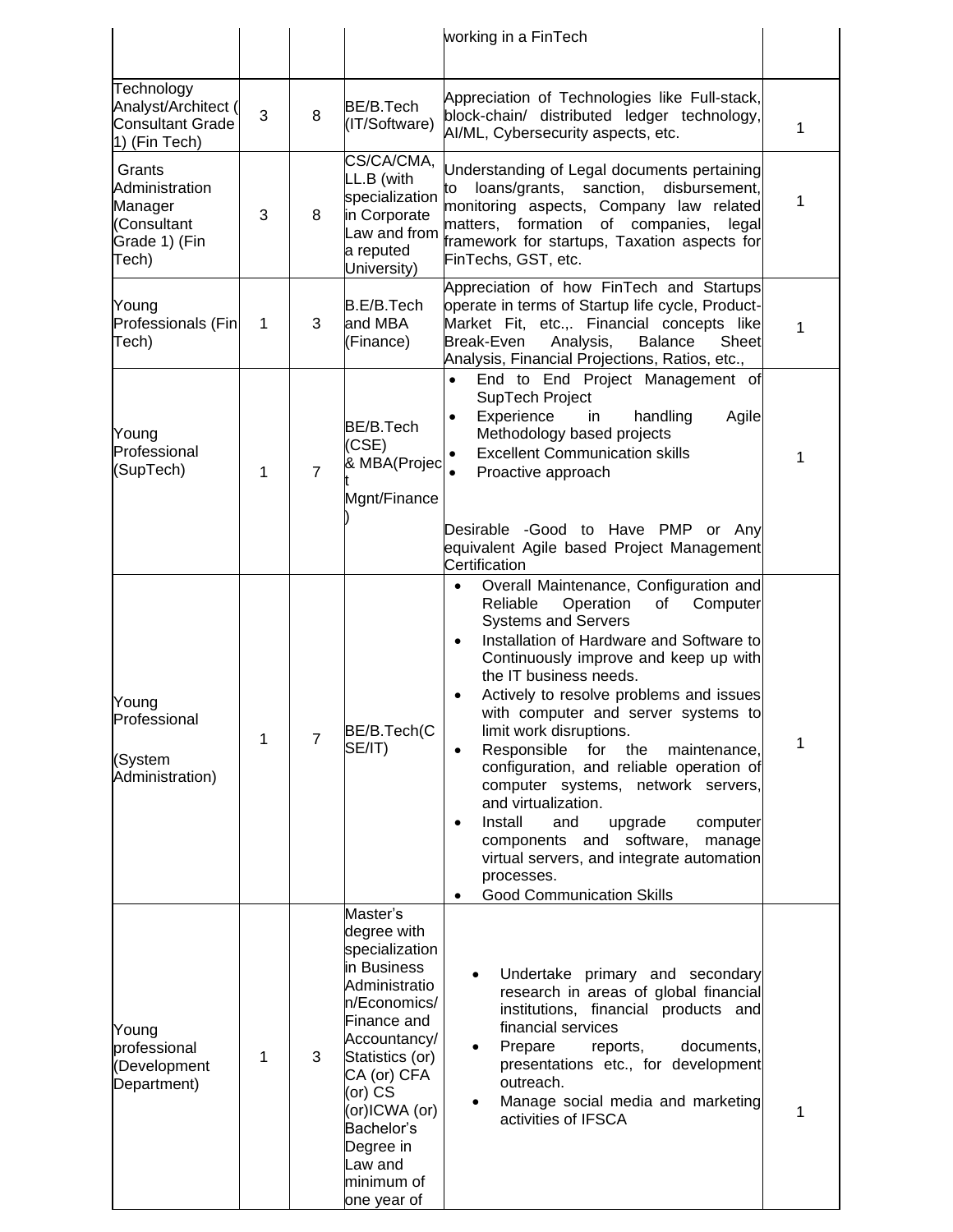|                                                          |   |   | work<br>experience in<br>reputed<br>organization<br>in the field of<br>Banking,<br>Capital<br>Markets,<br>Insurance,<br>fund<br>Management,<br>Consultancy<br>Services, etc.,<br>Desirable:<br>Specialization<br>, if any, in the<br>above<br>mentioned<br>areas.                                                                                                                                                                                                                                                                |                        |                                                                                                                                                                                                                                                                                                                                                                            |   |
|----------------------------------------------------------|---|---|----------------------------------------------------------------------------------------------------------------------------------------------------------------------------------------------------------------------------------------------------------------------------------------------------------------------------------------------------------------------------------------------------------------------------------------------------------------------------------------------------------------------------------|------------------------|----------------------------------------------------------------------------------------------------------------------------------------------------------------------------------------------------------------------------------------------------------------------------------------------------------------------------------------------------------------------------|---|
| <b>Consultant Grade</b><br>1 (Development<br>Department) | 3 | 8 | Master's<br>degree with<br>specialization<br>in Business<br>Administratio<br>n/Economics/<br>Finance and<br>Accountancy/<br>Statistics (or)<br>CA (or) CFA<br>(or) CS<br>(or)ICWA (or)<br>Bachelor's<br>Degree in<br>Law and<br>three to eight<br>vears of work<br>experience in<br>reputed<br>organization<br>in the field of<br>Banking,<br>Capital<br>Markets,<br>Insurance,<br>fund<br>Management,<br>Consultancy<br>and Auditing<br>Services, etc.,<br>Desirable:<br>Specialization<br>if any, in the<br>above<br>mentioned | $\bullet$<br>$\bullet$ | Undertake primary and secondary<br>research in areas of global financial<br>institutions, financial products and<br>financial services<br>Connect with global and domestic<br>financial<br>industry<br>services<br>and<br>showcase GIFT IFSC opportunities.<br>Study and evaluate international best<br>practices in areas of Banking, Capital<br>Markets, Insurance etc., | 2 |
| Young<br>Professional<br>(Finance and<br>Accounts)       | 1 | 3 | areas<br>CA with<br>Bachelor's<br>Degree in<br>Commerce                                                                                                                                                                                                                                                                                                                                                                                                                                                                          | $\bullet$              | Review of the accounting entries of<br>the organization on daily basis<br>Assistance in preparation of MIS<br>reports in respect of the financial<br>details of the organization as and<br>when required<br>Assistance in the tax compliance<br>requirements of the organization                                                                                           | 1 |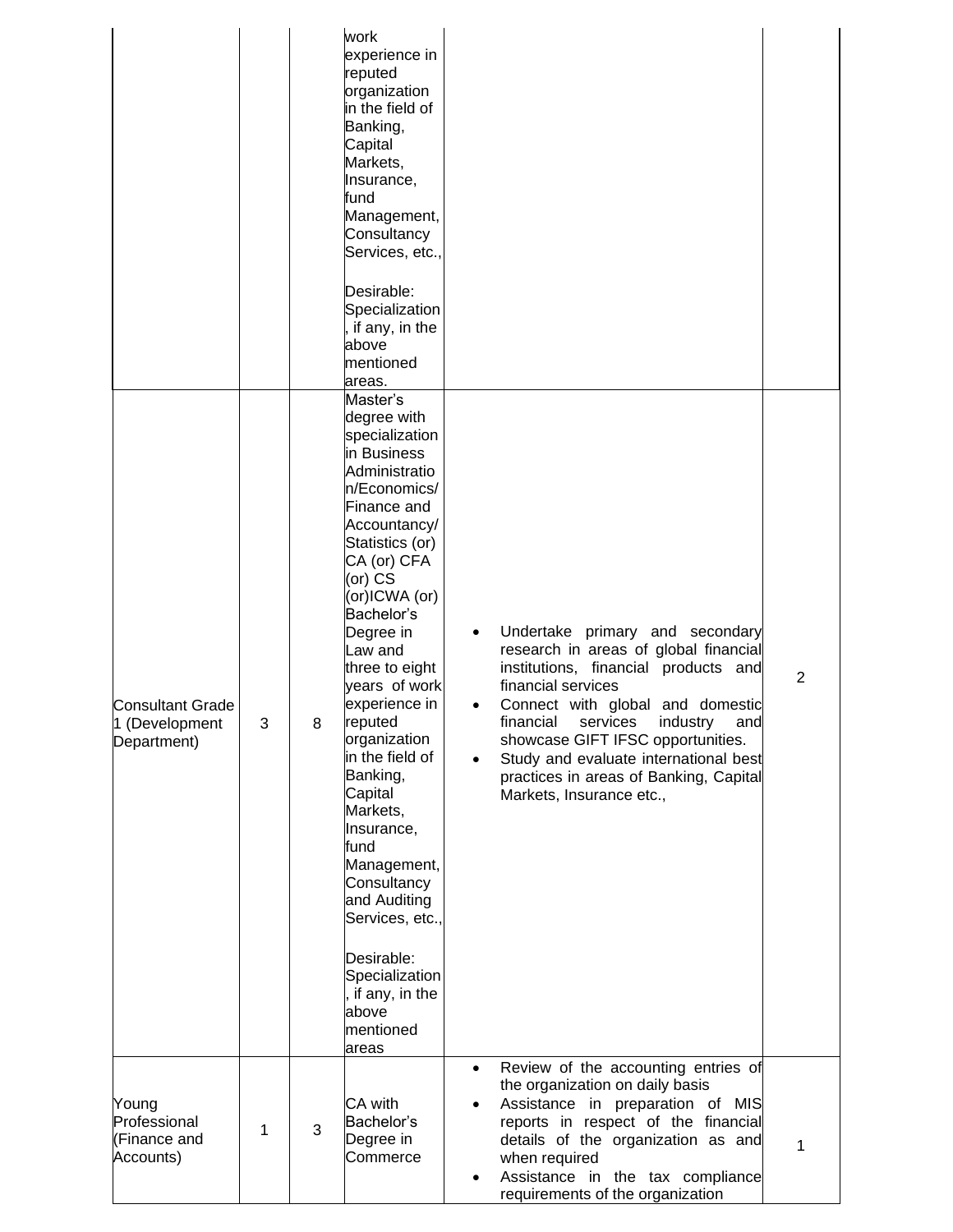|  | Assistance in Budgeting process of<br>the organization |
|--|--------------------------------------------------------|
|--|--------------------------------------------------------|

# **2.** Age & Remuneration:

| Name                      | of | the Upper | age | Remuneration per month   |
|---------------------------|----|-----------|-----|--------------------------|
| Position                  |    | (limit)   |     | (In Rs)                  |
| <b>Young Professional</b> |    | 32 years  |     | Upto $60,000$ /-         |
| <b>Consultant Grade 1</b> |    | 45 years  |     | $80,000 - 1,45,000/$ -   |
| Consultant Grade 2        |    | 50 years  |     | $1,45,000 - 2,65,000$ /- |

## **3. Period of contract: up to 3 years based on annual performance review**

Note: Person appointed on contract basis would not be entitled to residential accommodation, official transport, leave encashment or any other allowance/facilities as admissible to a regular employee. He will be entitled to 15 days leave on pro rata basis.

## **A) GENERAL INSTRUCTIONS**:

1. Applications which are incomplete or received after the prescribed date will not be considered.

2. Mode of Selection will be Interview. The Authority reserves the right to modify the selection procedure, if deemed fit.

3. Candidates should satisfy themselves about their eligibility for the post applied for. The Authority shall determine their eligibility and only eligible candidates will be called for interview.

4. The IFSCA reserves the right to fill all the posts and right not to fill up the post at all. The Authority shall reserve the right to decrease or increase the number of posts to be filled in case of best suitability.

5. The Authority reserves the right to cancel the advertisement fully or partly on any grounds.

6. Canvassing in any form will disqualify the candidate.

7. If the candidate is not eligible or have knowingly or willfully furnished incorrect or false particulars or suppressed material information, his/her candidature will be liable to be cancelled at any stage of the selection. If the candidate qualifies in the selection process and subsequently it is found that he/she does not fulfill the eligibility criteria, his/her candidature will be cancelled. Action as deemed fit will be initiated.

8. Applications received after due date will not be entertained. The Authority takes no responsibility for any delay in receipt of application or loss thereof in postal transit.

9. The decision of Authority in all matters would be final and binding, and no correspondence in this regard would be entertained.

### **B) HOW TO APPLY:**

10. Candidates who satisfy the eligibility norms may apply giving their bio data strictly in the format given below.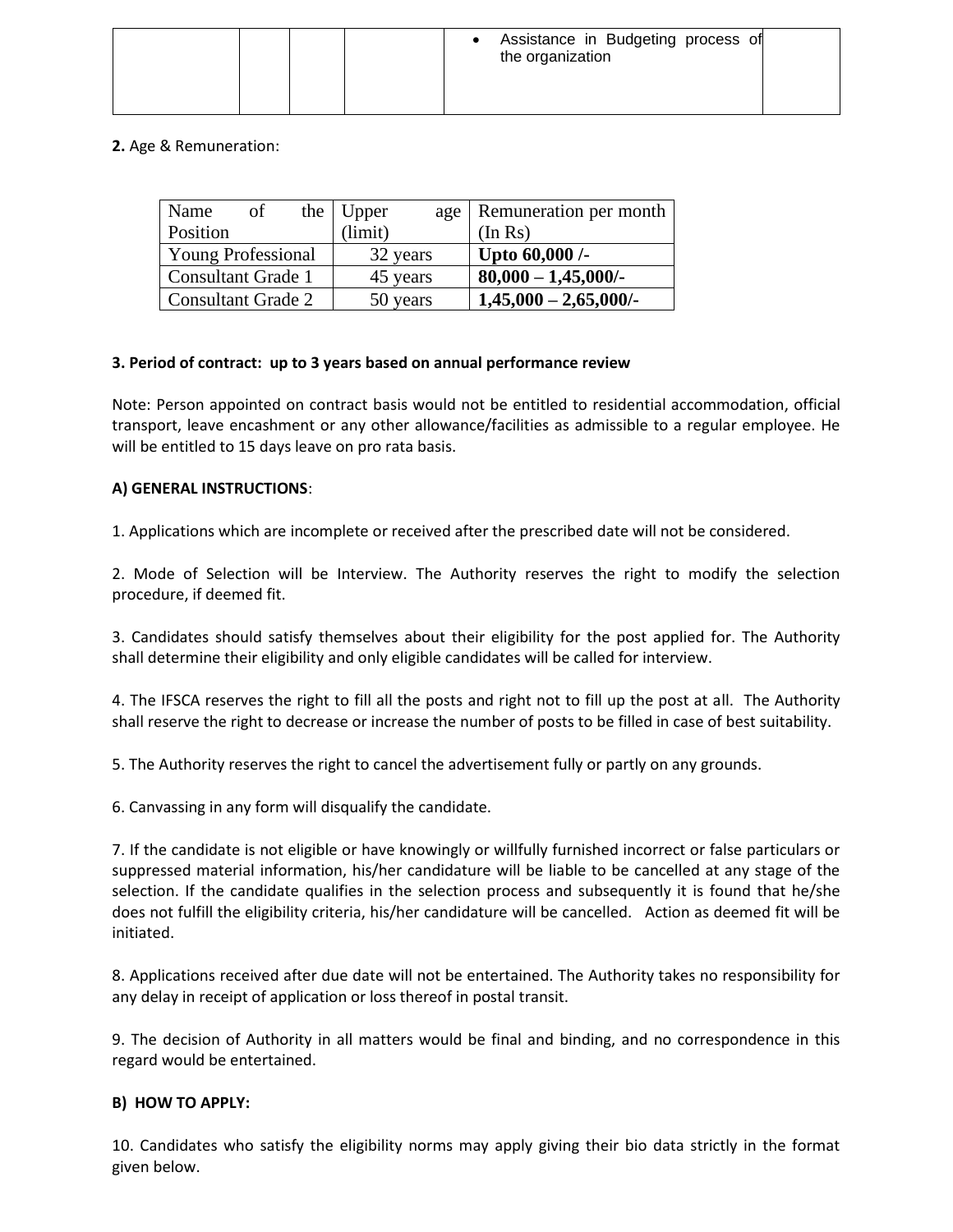11. Applications along with supporting documents should be sent by post in a cover superscribing the post applied for 'IFSCA – application for the post of Young Professional/Consultant Grade 1/Consultant Grade 2 (write name of the Role) to the following address:

The Officer on Special Duty,

International Financial Services Centres Authority (IFSCA),

Second floor, PRAGYA Tower, Block 15, Zone 1, Road 1C, GIFT SEZ,

GIFT City, Gandhinagar Gujarat-382355

Phone: 07961708432

12. A pdf copy of the application may also be sent by email at sreekara.rao@ifsca.gov.in

13. Applications not in the prescribed format and received after this date are liable to be rejected

14. The last date and time to receive the application is February 25, 2022 at 6.00 PM.

\*\*\*\*\*\*